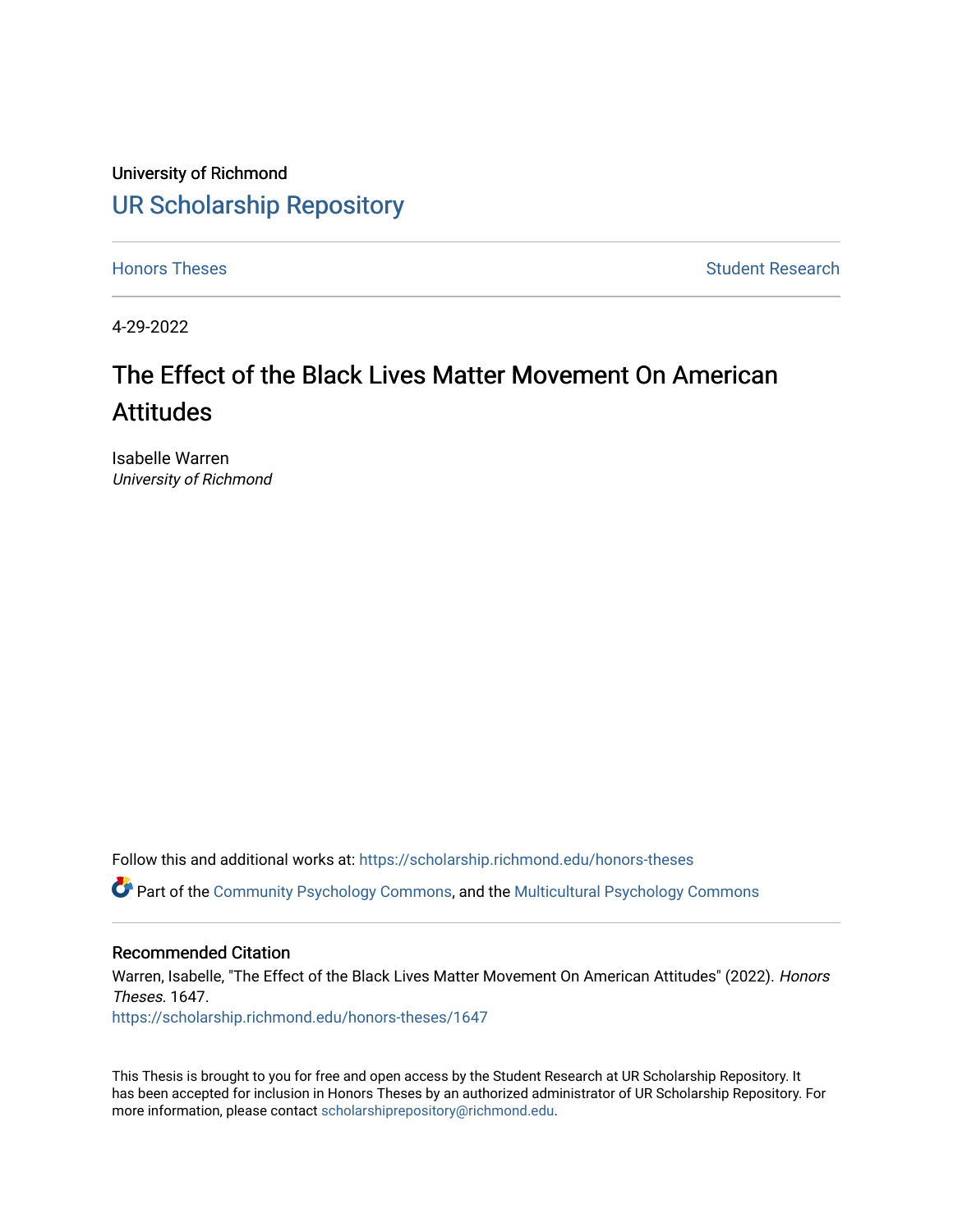# The Effect of the Black Lives Matter Movement On American Attitudes

by

Isabelle Warren

Honors Thesis

Submitted to:

Psychology Department

University of Richmond

Richmond, VA

April 29, 2022

Advisor: Dr. Jane Berry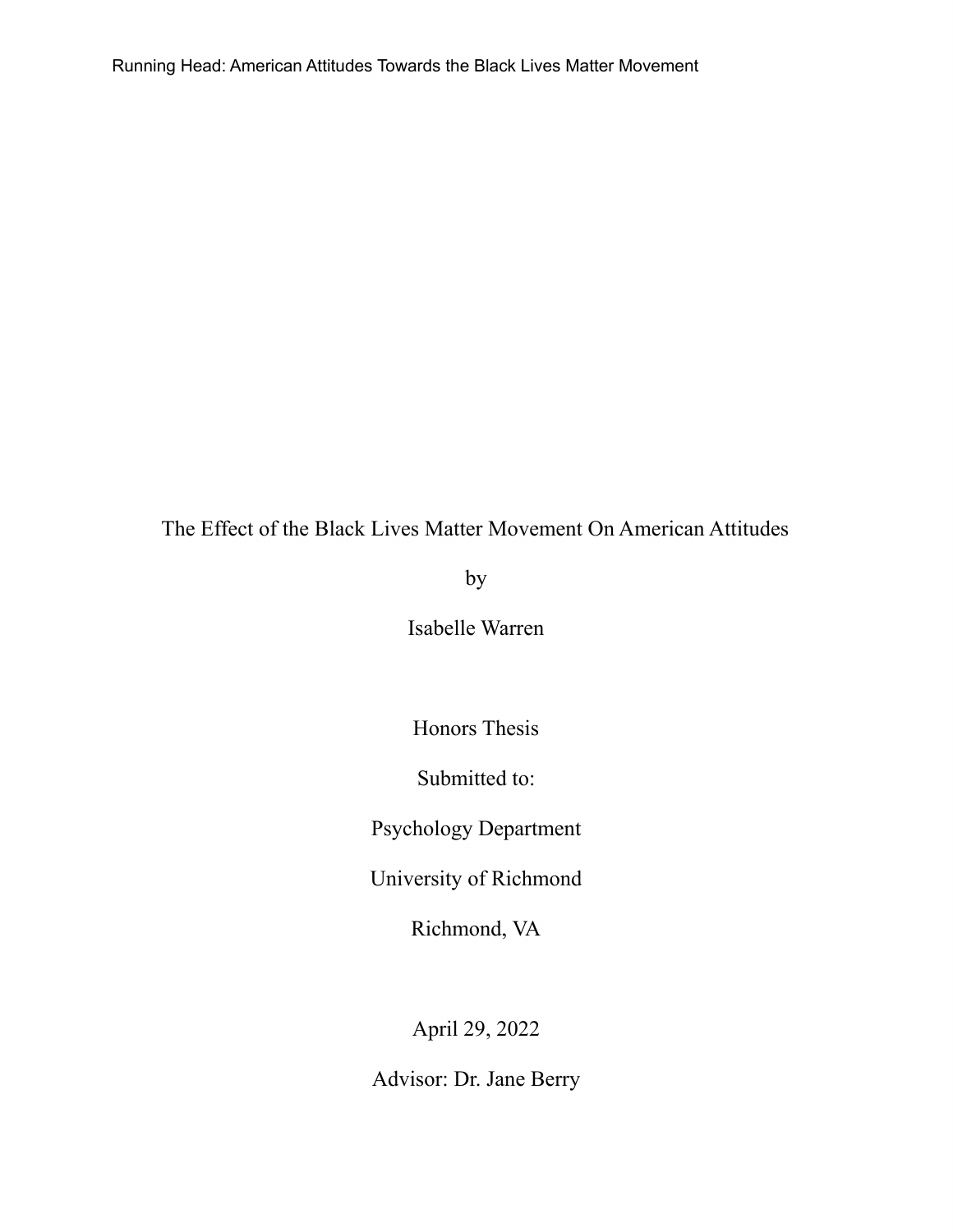#### Abstract

The present research focuses on changing attitudes towards Black Lives Matter (BLM) and racism. Black Lives Matter was founded in 2013, but came to a political and social forefront following the death of George Floyd in the summer of 2020. Based on research that large-scale movements have the capability of creating long term attitudinal changes, this research seeks to address the significance of BLM on attitudes in undergraduate students. Participants were recruited from University of Richmond Introduction to Psychology courses over the Fall 2020, Spring 2021, Fall 2021, and Spring 2022 semesters. They completed a survey assessing their attitudes towards BLM, race, and racism, and results found that participants tended to support Black Lives Matter. Many participants rated high support as well as significant changes in their attitudes towards the movement, with many participants providing further reasoning and evidence throughout qualitative data.

*Keywords:* Black Lives Matter, politics, racism, attitudes, movements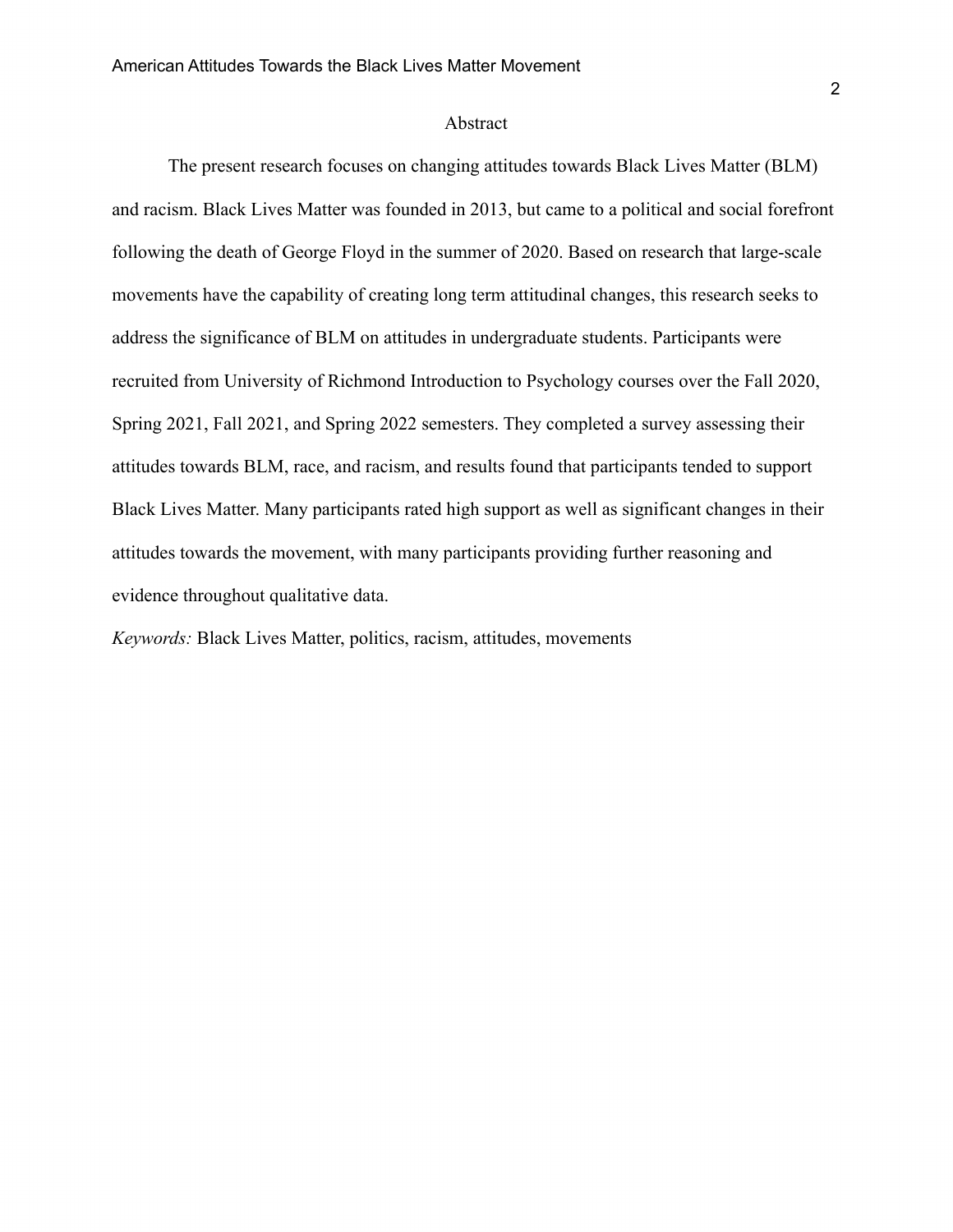#### **American Attitudes Towards the Black Lives Matter Movement**

On May 25, 2020, George Floyd, a 46-year-old black male, was killed at the hands of police in Minneapolis. Police were called because George Floyd had purchased cigarettes with a \$20 counterfeit bill (Hill, 2020). As he was pinned to the ground, calling for help, officer Derek Chauvin kept his knee on Floyd's neck for at least eight minutes and forty-six seconds, even after Floyd lost consciousness and died. A few weeks prior, on March 13, 2020, 26-year-old Breonna Taylor was killed in her home during a "no-knock" entry raid that had been changed to a "knock and announce" procedure (Oppel, 2021). Breonna was shot five times and killed within minutes, though she did not receive medical attention for at least a twenty-minute period following her being shot. The raid was targeted at her home because police thought that her ex-boyfriend was using her house to receive packages in a drug-deal trade. No drugs were found in the house. Another well-known case of racially-motivated police violence is that of 17-year-old Treyvon Martin, who was killed by police in February of 2012 walking home from a convenience store in his own neighborhood. George Zimmerman saw him, called police and described the boy as suspicious, and after being told not to follow him, killed him ("Florida teen Trayvon Martin is shot and killed", February 2012).

The names do not stop here. About 1 in 1,000 Black men can expect to be killed by police (Edwards et al., 2018), and Black men are about 2.5 times more likely to be killed by police than white men (Peeples et al., 2020). Research shows that New York Police Department (NYPD) officers with multiple negative marks in their files were 3.1 times more likely to fire their guns than other officers (Ridgeway, 2015). Many officers who resign or are fired following racially-motivated incidents end up serving in various positions of power at other, smaller agencies in lower-scale neighborhoods, which research shows often have higher proportions of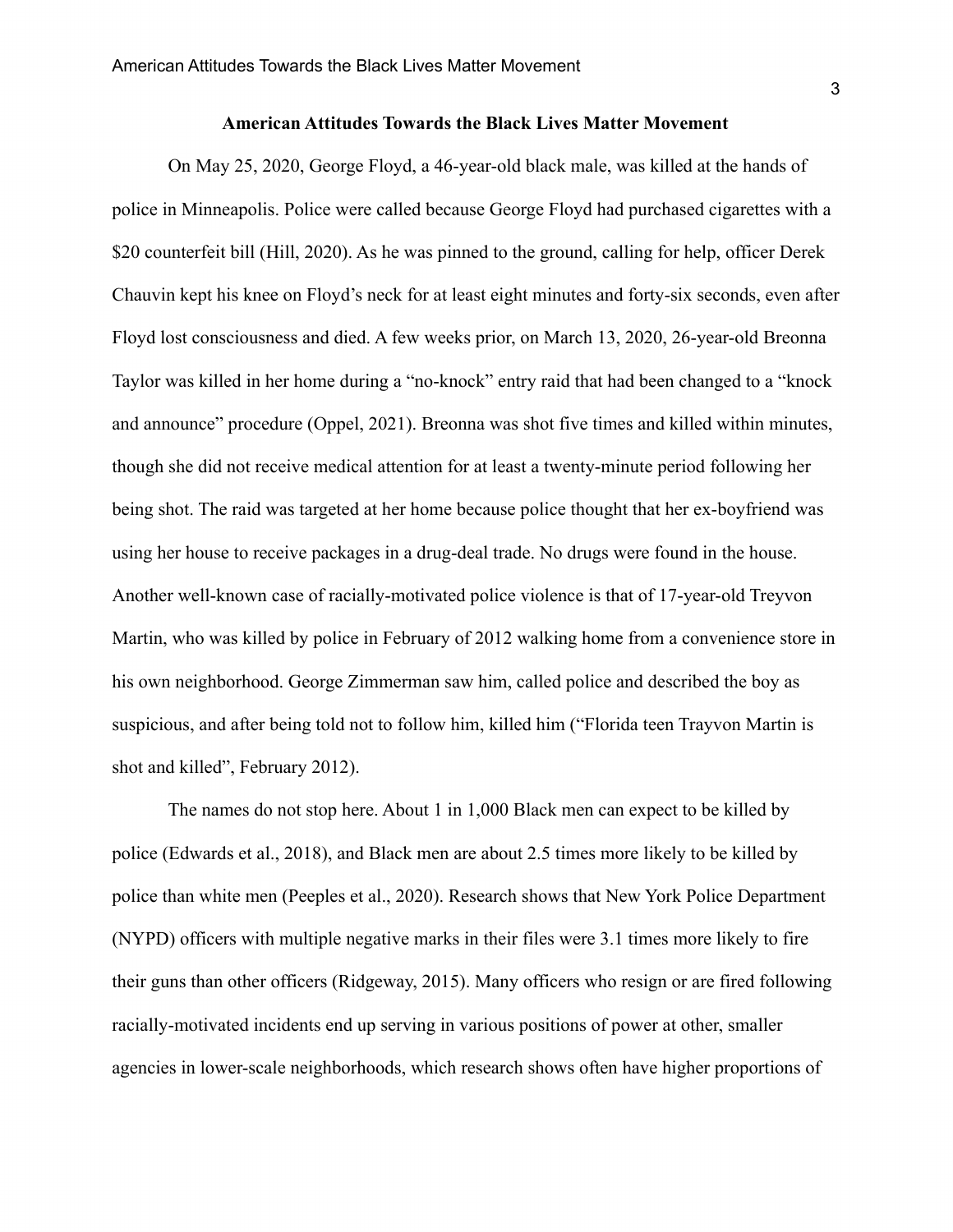black residents (Peeples et al., 2020). This allows for officers with disciplinary histories to continue working despite warnings about further racially-motivated actions, and in especially vulnerable areas.

The present study wanted to assess whether the increased attention towards the Black Lives Matter movement following these instances of police violence changed people's attitudes. Large-scale movements and protests have the capability of creating long-term attitudinal changes (Mazumder, 2018), perhaps even more so than the first African-American President (Music, 2020). Massive social movements can create an environment prepared for institutional, lasting changes in society. Mazumder argued two points: 1) Collective action through protests can create attitude shifts in public spaces, and 2) Intergenerational transmission of beliefs allows historical ideational change to persist. Mazumder finds evidence that these movements have the power to shape public opinion in the long-term. He focused on the Civil Rights Movement of the 1960s in particular, finding that Whites residing in counties where protests occurred were more likely to be liberal today, especially in their attitudes towards racial injustice. Specifically, these residents indicated higher support for affirmative action, less racial resentment, and more often identified as Democrats compared to Whites from counties that did not experience protests (Mazumder, 2018). It seems likely that major movements such as the Civil Rights Movement have the power to leave lasting legacies on institutions, politics, and societal attitudes and support.

Black Lives Matter (BLM) is a major social justice movement that was founded in 2013 following the acquittal of Trayvon Martin's murderer ("About- Black Lives Matter", 2022). In the summer of 2020, BLM came to the political and social forefront following the death of George Floyd. With increased media attention, including actual footage of Floyd's death, came immense protesting. The New York Times estimated that on June 6 alone, 500,000 people

4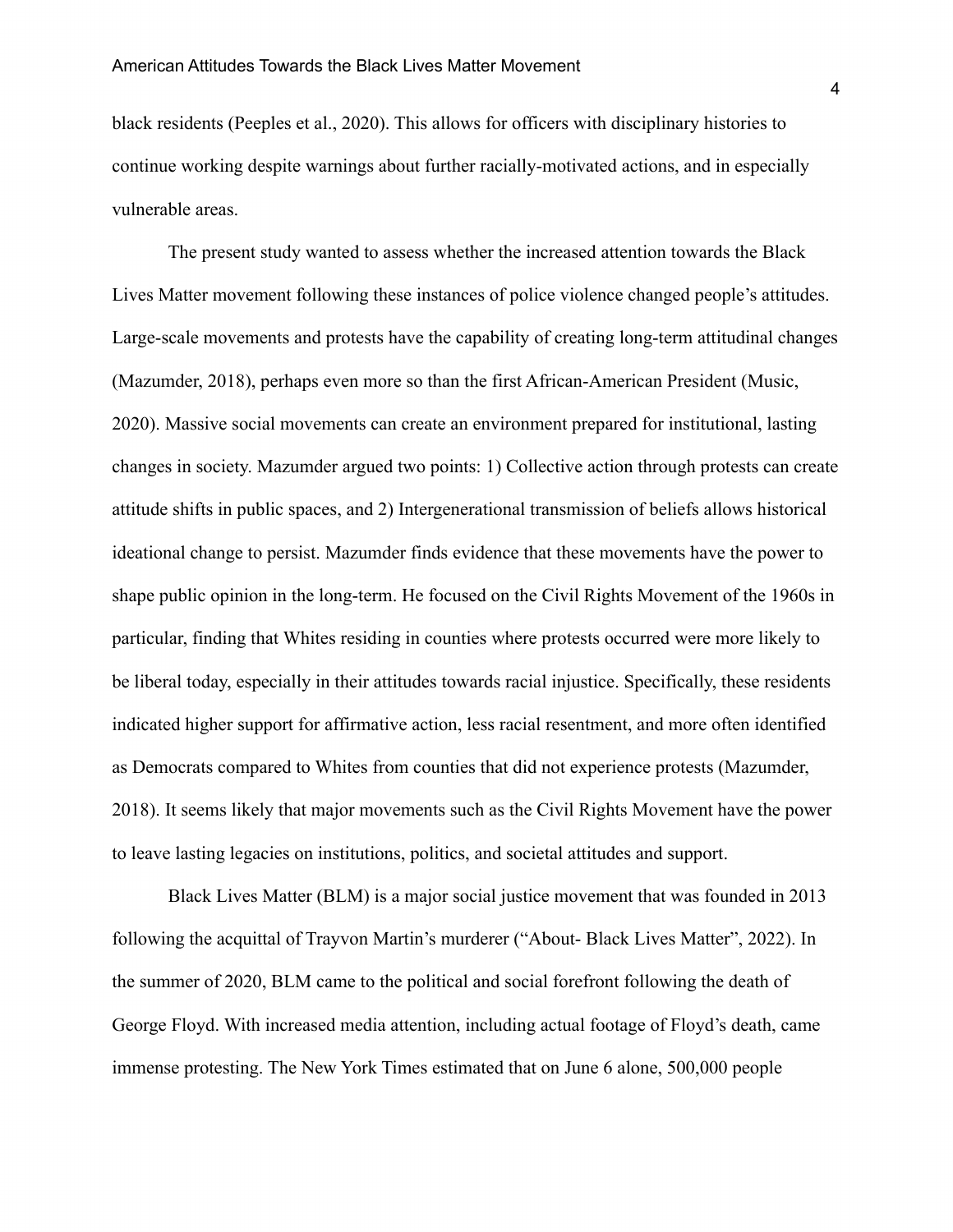showed up to protest in 550 different places ("Black Lives Matter May Be the Largest Movement in U.S. History", 2020). The Kaiser Family Foundation's polls estimated that 26 million people protested between Floyd's death and the end of their polling period, June 14th (Kaiser Family Foundation, 2020).

The importance of Black Lives Matter is that it focuses attention on racism and its negative effects on health and well-being in African Americans, aiming to reduce these issues by way of a large-scale movement and widespread education. Research on PTSD and racial trauma shows that African-Americans generally experience a higher prevalence rate of PTSD than white counterparts, which can be tied to race. The National Survey of American Life found that African Americans experience PTSD at a rate of 9.1%, whereas non-Hispanic Whites experience PTSD at 6.8% (Williams et al., 2018). This signals a major disparity, and PTSD is just one of the disorders where we see this trend. These patterns can be attributed to networks of associated factors that interlace to create compounded trauma for any individual or their community. For example, individuals may fear the social cost that could come with discussing their traumas, their experiences with racism, their feelings and stories. They may be perceived as less likable, a complainer, or accused of not taking responsibility. The stress sensitization hypothesis shows how increased trauma throughout any given time period can increase the chances of experiencing a pathological response to a future trauma (Williams et al., 2018). Epigenetics has shown that these traumatic experiences and how individuals cope with them, with positive or negative mechanisms, can be passed down to future generations. Future research might consider how increased support from diverse communities following major social movements can impact the ways in which Black people are comfortable discussing their experiences without fear of the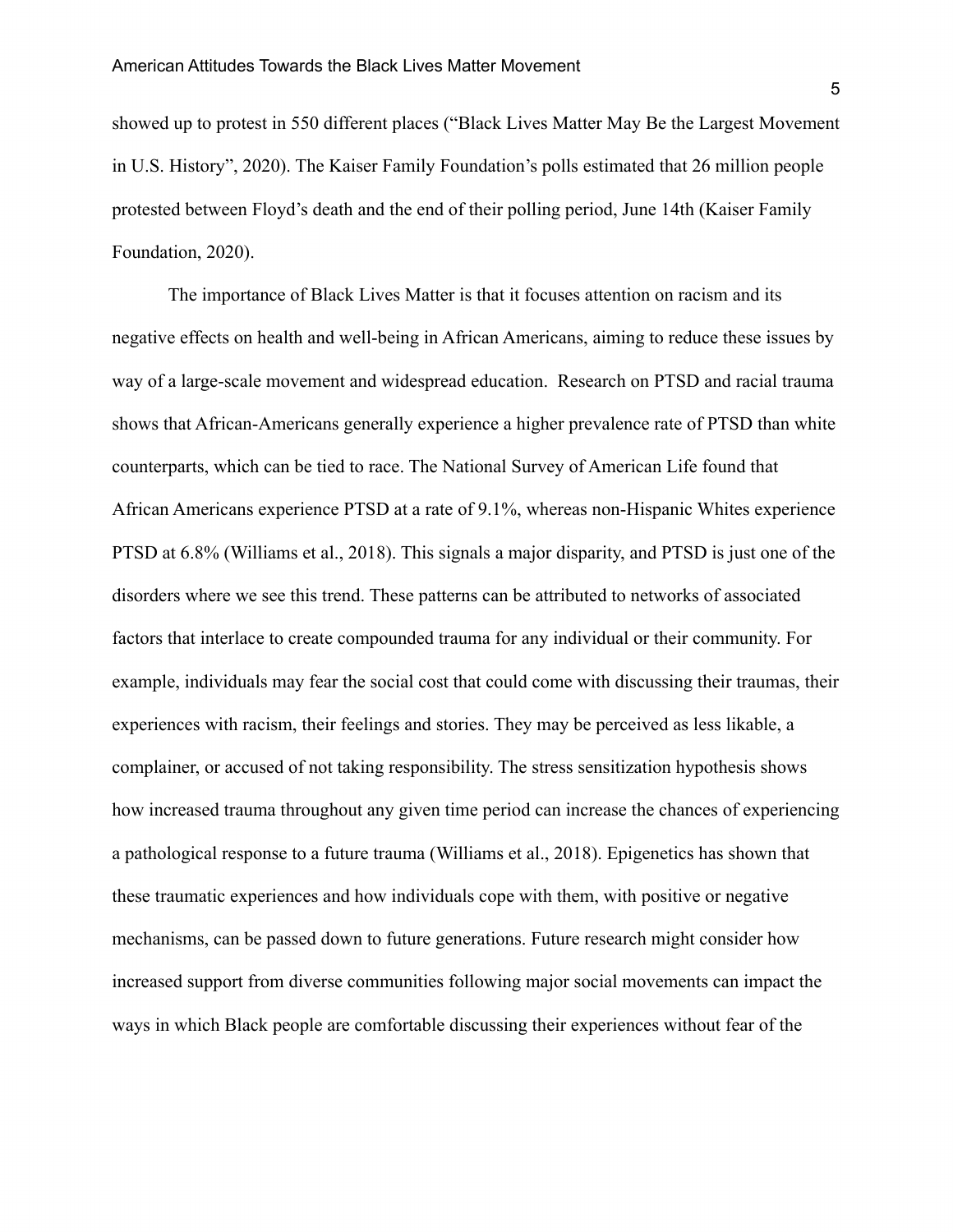social costs that might accompany it, and how increased comfort in discussion can have positive impacts on mental health and well-being.

Additionally, the accumulation of microaggressions and seemingly subtle events overtime can produce severe effects on mental and physical health (Nadal et al., 2014). Microaggressions have become a consistent theme in addressing how society has normalized racism and how it impacts individuals in ways that are not always obvious (Nadal et al., 2014). These effects can be especially pronounced in college education settings (Minikel-Lacocque et al., 2013). Increased awareness of microaggressions through major movements such as BLM (i.e. what they are, *why* they are hurtful, and how they are most often associated with offensive stereotypes) may suggest ways to reduce or eliminate microaggressions in the long-term. Awareness of microaggressions also has the power to bring to the surface various instances of racism, particularly at an institutional level. With awareness and understanding of how microaggressions can affect individuals and how systemic racism is embedded in our society, it is possible that instances of racism may be decreased.

Though the Black Lives Matter movement was founded in 2013 and was well-known prior to 2020, the murders of George Floyd, Breonna Taylor, and so many others brought the movement to the social and political forefront. Patnaude et. al. (2021) state: "BLM has undoubtedly changed the dynamic of modern society in terms of systemic racism…the true value of the movement lies in the newfound conversations on an issue that has been ingrained in society's fabric."

The present study analyzed survey responses. Questions assessed attitudes and opinions towards BLM, race, and racism. In particular, I was interested in attitudes since April 2020 and how past experiences related to racism may have changed attitudes prior to and following the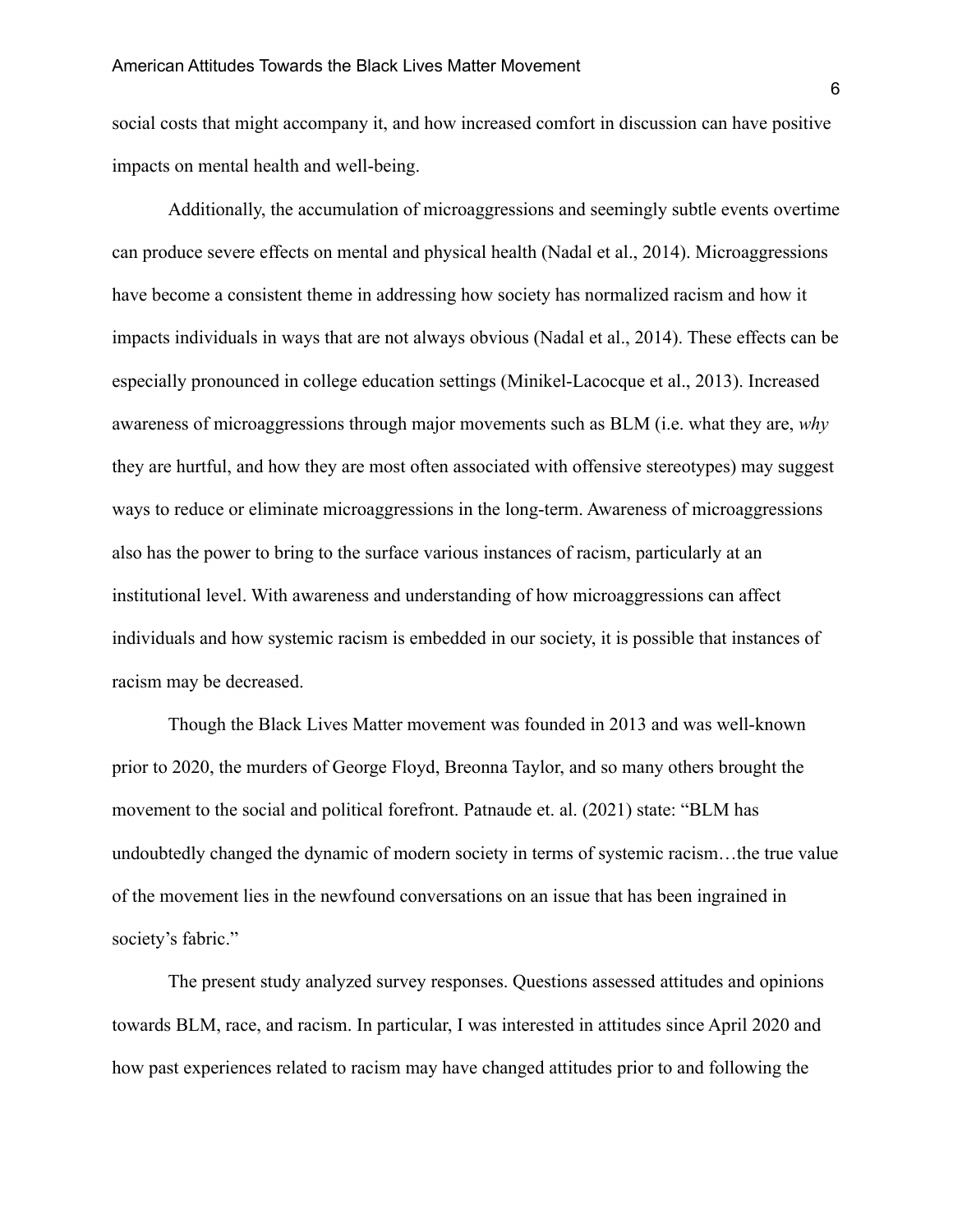increase in unrest. We hypothesized that participants will have experienced a change in attitudes towards BLM, indicating higher support following the onset of racial, political, and social unrest circa May 2020.

# **Method**

# **Participants**

We recruited participants from the University of Richmond's Introduction to Psychology class using the SONA system over the course of four semesters: Fall 2020, Spring 2021, Fall 2021, and Spring 2022 (*N*= 260). The student's ages ranged from 18 to 22. There were 187 female participants and 69 male participants, and four reported a gender not listed. There were 146 white participants, 42 Asian or Asian American participants, 26 Black participants, 22 Latinx or Hispanic participants, 16 multiracial participants, 1 Native Hawaiian or other pacific Islander participant, 1 Alaskan Native participant, and 6 participants did not self-report their race. There were 57 participants from an urban area, 110 from a suburban area, and 93 from a rural area. Participants received class credit for their participation in our study. Participants were asked to complete an anonymous survey on their attitudes regarding Black Lives Matter.

# **Design**

This study set out to determine the influence of early racial socialization on young adults' views on Black Lives Matter using a self-report survey. Specifically, this study asked questions gauging participants' views towards Black Lives Matter and how they have shifted in light of different events occurring alongside the COVID-19 pandemic. Researchers wanted to understand how increased awareness of and media exposure to racial unrest in the United States influenced the views of participants.

### **Materials**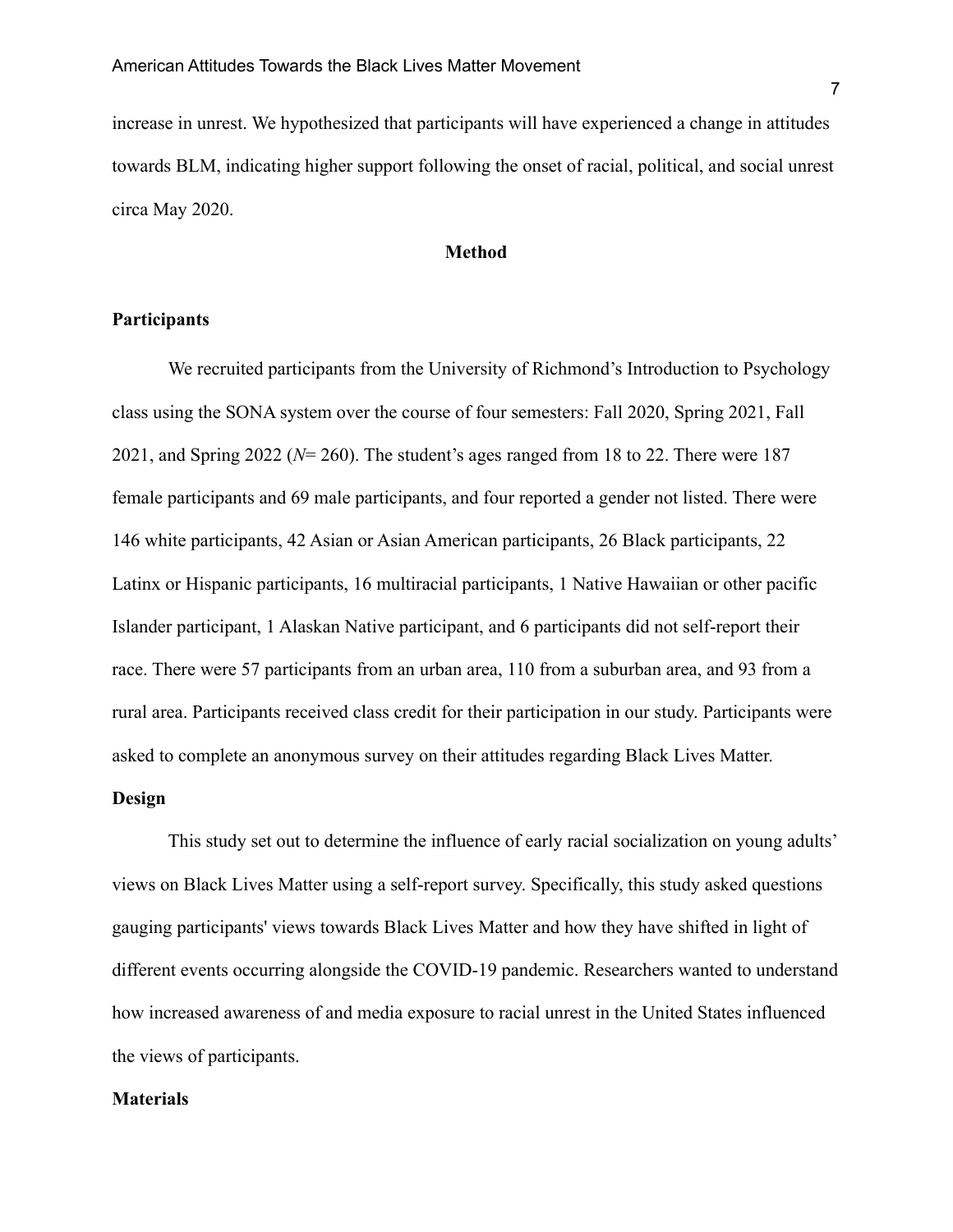Dr. Jane Berry's lab students worked together to create a survey assessing attitudes toward and experiences with the Black Lives Matter movement. The survey was developed and edited over an 8-week period, and designed to take about one hour for each participant. Researchers received IRB approval from the University of Richmond, and the survey was launched in October 2020. Each student developed a set of questions that were related to different hypotheses and concepts related to their own interests. For example, one question asked: *The COVID pandemic and the death of George Floyd heightened attention by the news and social media on the Black Lives Matter (BLM) movement. Think about your support or resistance towards BLM prior to these events and your support or resistance for BLM now. Between then and now, would you say your support towards the movement has increased, decreased or stayed the same? Participants responded with My Support has… "Decreased significantly", "Decreased moderately", "Decreased a little bit", "Stayed about the same", "Increased a little bit", "Increased moderately", or "Increased significantly"*. Throughout the survey, participants were also given room to explain their answers to many of the questions in their own words.

#### **Procedure**

Introduction to Psychology students were asked to complete the survey for class credit. They signed up for one-hour time slots and arrived at the Berry lab. Research assistants set up computers with the surveys, greeted participants, and prompted them to leave their belongings and phones outside of the testing room. They were then asked to complete the consent form on the front page of the survey, told it would take approximately one hour, and told that they could stop at any time or ask the research assistants questions if they had them. After completing the survey, research assistants thanked and debriefed participants, explaining the procedure for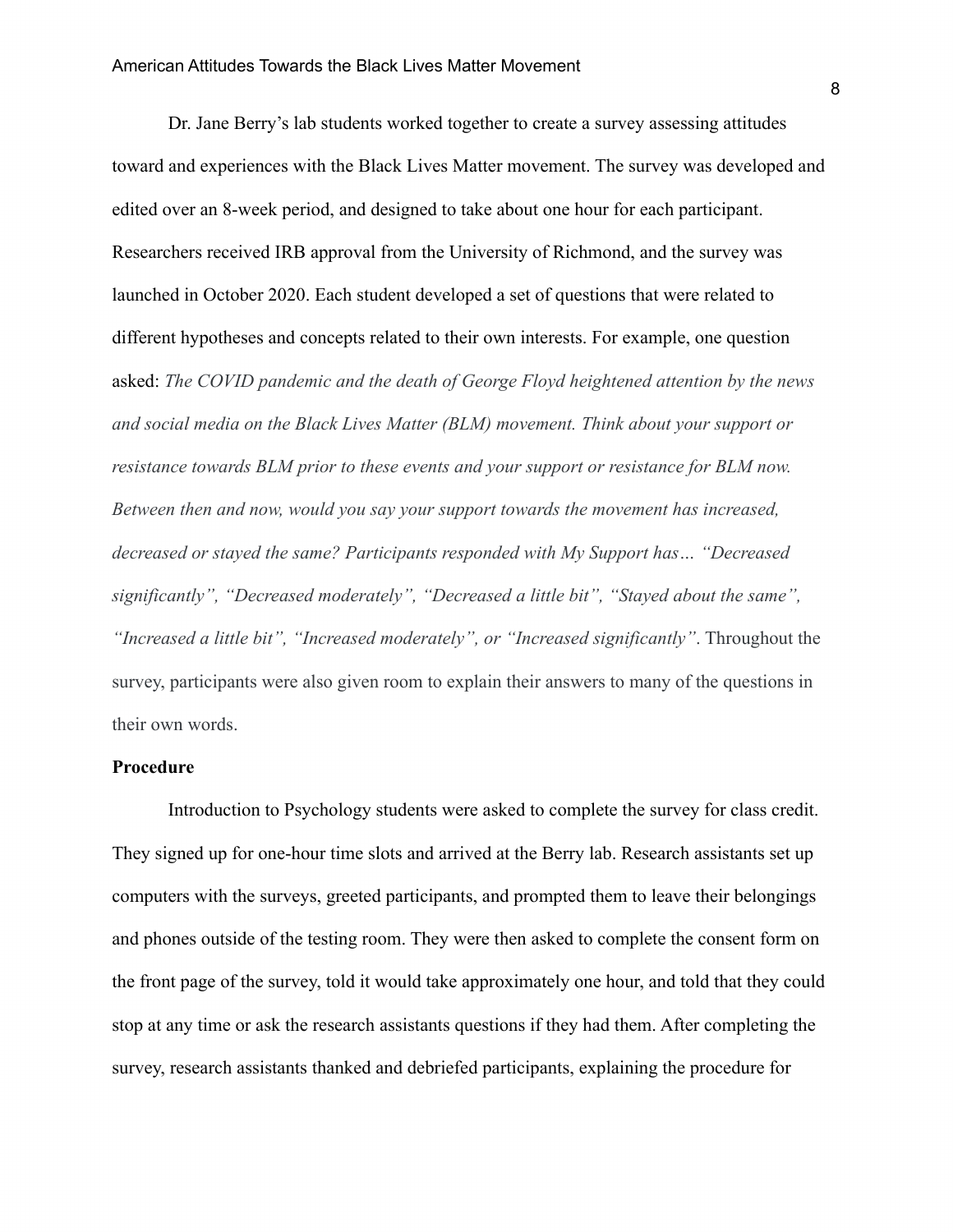making sure their responses remained anonymous, explaining what the survey was designed to measure and what would be done with responses, and asking if they had any questions or concerns. Responses were then analyzed using SPSS 27.0.

# **Results**

### *Descriptive Statistics*

Frequency analyses were conducted on demographic data. The distribution from the Fall 2021 and Spring 2022 semesters' data consisted of 136 participants (*N*=136*)*. 71 participants reported being White (52.2%), 14 reported as Black or African American (10.3%), 11 as Latinx or Hispanic (8.1%), 25 as Asian or Asian American (18.4%), 1 as Alaskan Native (.7%), 1 as Native Hawaiian or other Pacific Islander (.7%), 10 as Multiracial (7.4%), and 3 as a race that is not listed (2.2%). Participants' ages ranged between 18 and 22, with a mean age of 19 (*M=*19.01, *SD*=1.11). 98 participants identified as female (72.1%), 36 identified as male (26.5%), and 2 identified as a gender that was not listed below (1.5%). Due to the small sample size of participants identifying as a gender not listed, analyses were not run on differences between those who did not identify as male or female. 21.3% of participants reported their home as urban, 73.5% reported suburban homes, and 5.1% reported as rural. 2 participants reported their political affiliation as strongly conservative (1.5%), 5 as moderately conservative (3.7%), 17 as mildly conservative (12.5%), 34 as neither conservative nor liberal (25%), 18 as mildly liberal (13.2%), 44 as moderately liberal (32.4%), and 16 as strongly liberal (11.8%).

As for support concerning Black Lives Matter, participants from these most recent two semesters were asked to rate their support or non-support for BLM on a scale of 1 (low-support) to 10 (high-support). Results showed that none of the participants rated their support below a 3. Only 6.6% of participants rated their support as a 5 or below. 5.9% of participants rated support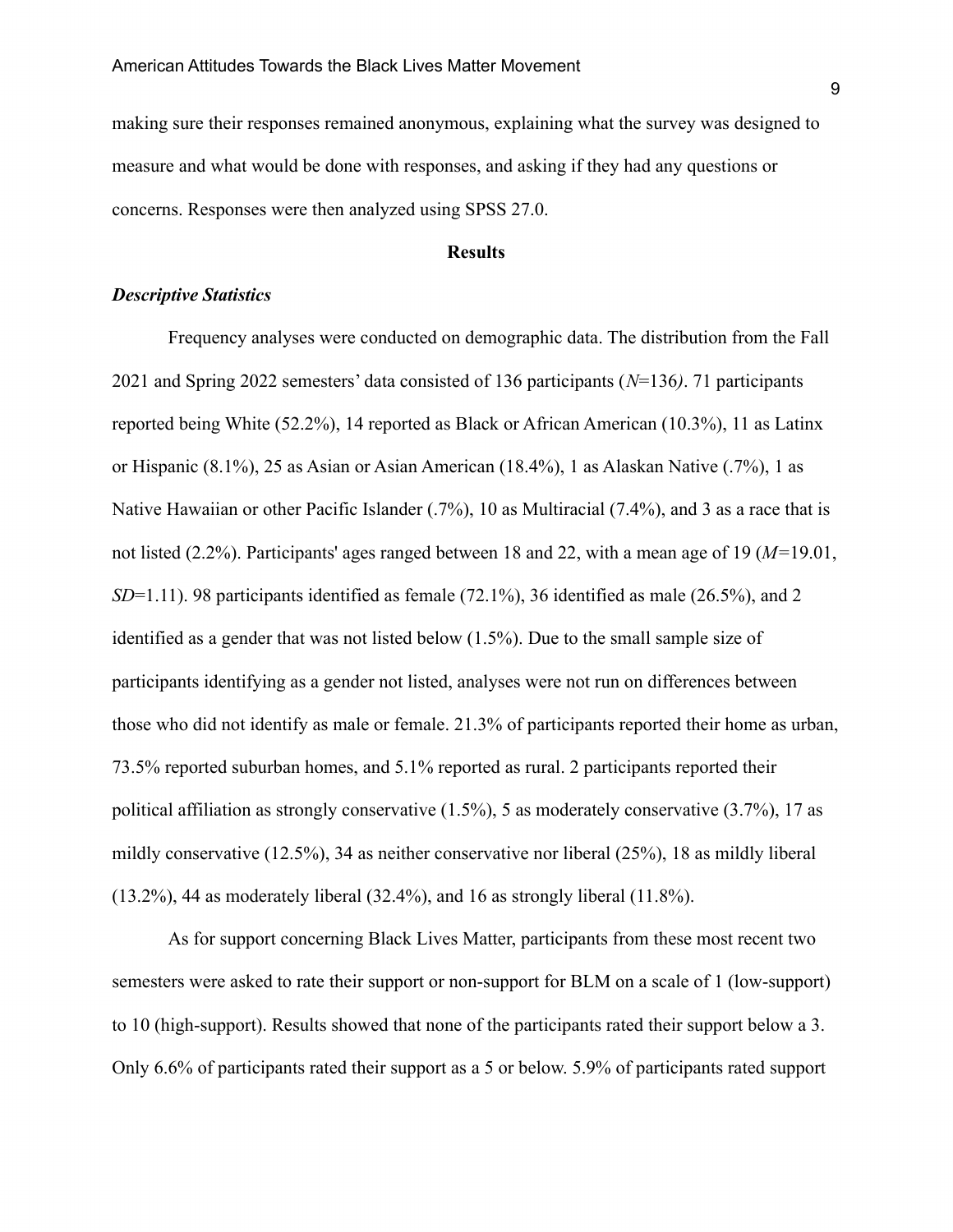as a 6, 11.8% reported a 7, 9.6% an 8, 14% reported a 9, and a majority of 52.2% participants reported their support for BLM as a 10. One of our participant's defined BLM as "a movement aimed to as well as enlighten people about the hardships and racism faced by Black people everywhere but especially in America. It's to show that the live[s] of Black people do matter as historically our lives are disregarded or seen as unimportant" (Participant).

Initial analyses were conducted to assess whether there were any differences in support for BLM from the Fall 2021 semester to Spring 2022 semester. An independent samples t-test was conducted on the question "On the following scale, please rate your support or non-support for BLM by selecting a number where  $1 = 1$  do not support BLM' to  $10 = 1$  do support BLM'" and was grouped by semester. No significant differences were found,  $t(122) = 0.28$ ,  $p = 389$ . Research from the Fall 2020 and Spring 2021 datasets were then combined with the Fall 2021 and Spring 2022 data to assess differences between all four semesters, which is the data reported in the above participants section. Upon combining data, we had 260 participants total (*N*=260).

A correlational analysis was run between all four semesters to examine support for BLM and political affiliation. Results were significant ( $r = .65$ ,  $p < .001$ ), suggesting that higher ratings of liberalism were positively correlated with higher support for BLM.

After combining the data, we specifically looked at our questions concerning race relations, where participants rated, on a scale of 1-10, how much they agreed or disagreed with each item. These items included: "There are very few problems with race relations in the United States", "Race relations have improved in my lifetime", "Every individual has the responsibility to help the country achieve better race relations", and "I believe I have more to learn about race and race relations in the United States". Reliability analyses using Cronbach's alpha were performed ( $\alpha$  =.46) using all four variables. Removing the item "Race relations have improved in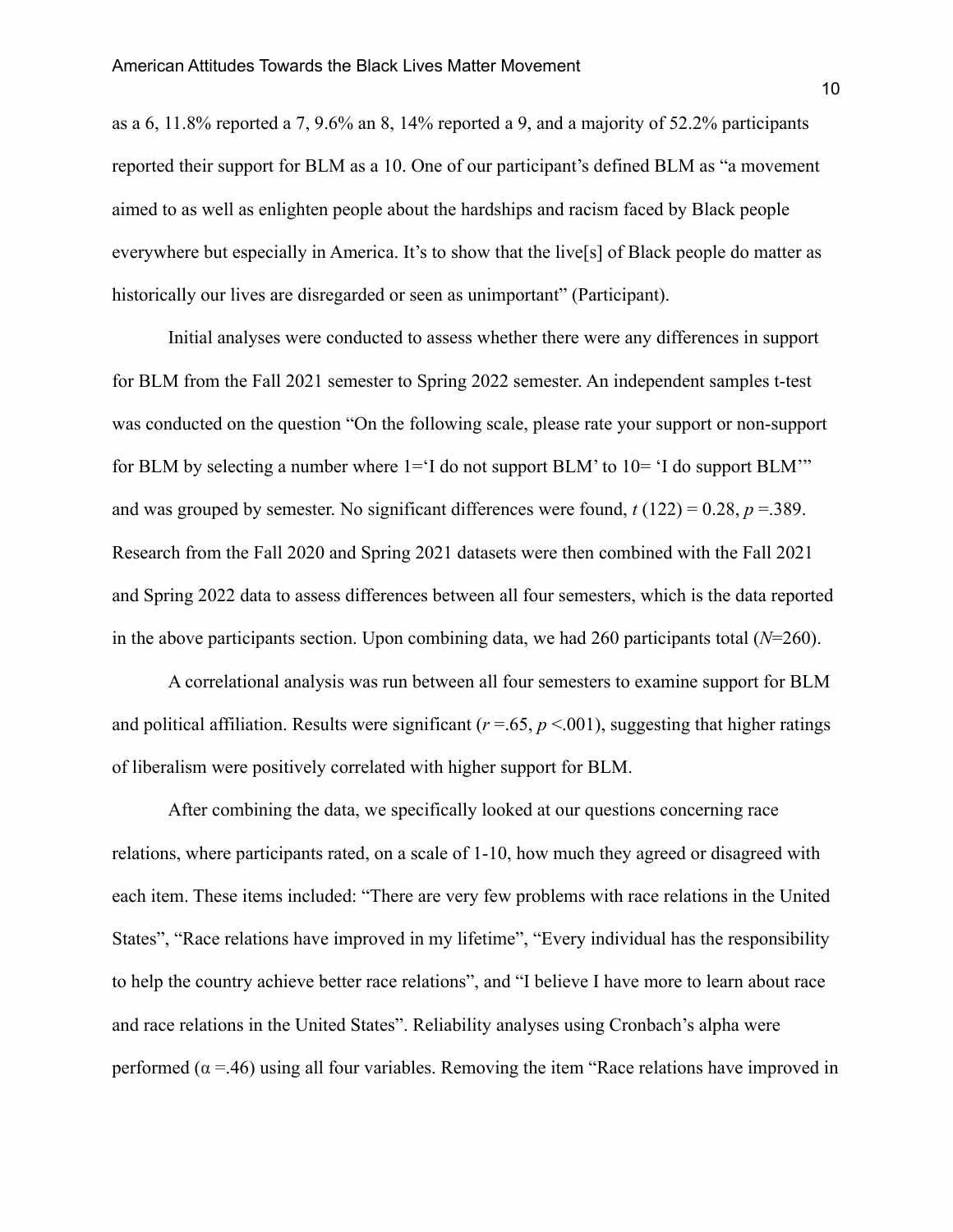my lifetime" yielded a Cronbach's alpha ( $\alpha$ =.62). This result indicated that the other three measures could be combined into one new measure with greater reliability. We labeled this new measure negative attitudes towards race relations. Items 3 and 4 were reverse-coded such that higher scores on the new race relations variable indicated more negative beliefs about race relations.

We then analyzed the relationship between negative beliefs about race relations, support for Black Lives Matter, and gender. We ran independent samples t-tests, first testing our hypothesis that females would rate their support for Black Lives Matter higher than males. Statistically significant results were found, providing support that females do support BLM at higher rates (*M* = 8.88, *SD* = 2.01) than males (*M* = 7.61, *SD* = 2.40), *t* (254) = 4.26, *p* = .001 (See **Figure 1**). Another independent samples t-test showed that males ( $M = 3.1$ ,  $SD = 1.73$ ) had higher scores on the negative race relations variable, showing more negative attitudes towards race relations compared to females (*M* = 2.23, *SD* = 1.39), *t* (251) = -4.25, *p* = .001 (See **Figure 2**). Finally, path analyses revealed that the effect of gender on BLM support was mediated by participant's scores on the negative race relations variable (See **Figure 3).** This suggests that gender differences in support of Black Lives Matter is partially mediated by negative race relations. Together, gender and negative race relations account for 42% of the variance in Black Lives Matter support,  $R^2 = .42$ ,  $p = .001$ .

#### *Qualitative Data*

Though the data did not show significant changes over time concerning support for BLM through our four semesters, looking at qualitative data allows us to look deeper into these results. When examining participants' explanations for their change in support, a number of potential confounding variables showed up. For example, some participants reported lower changes in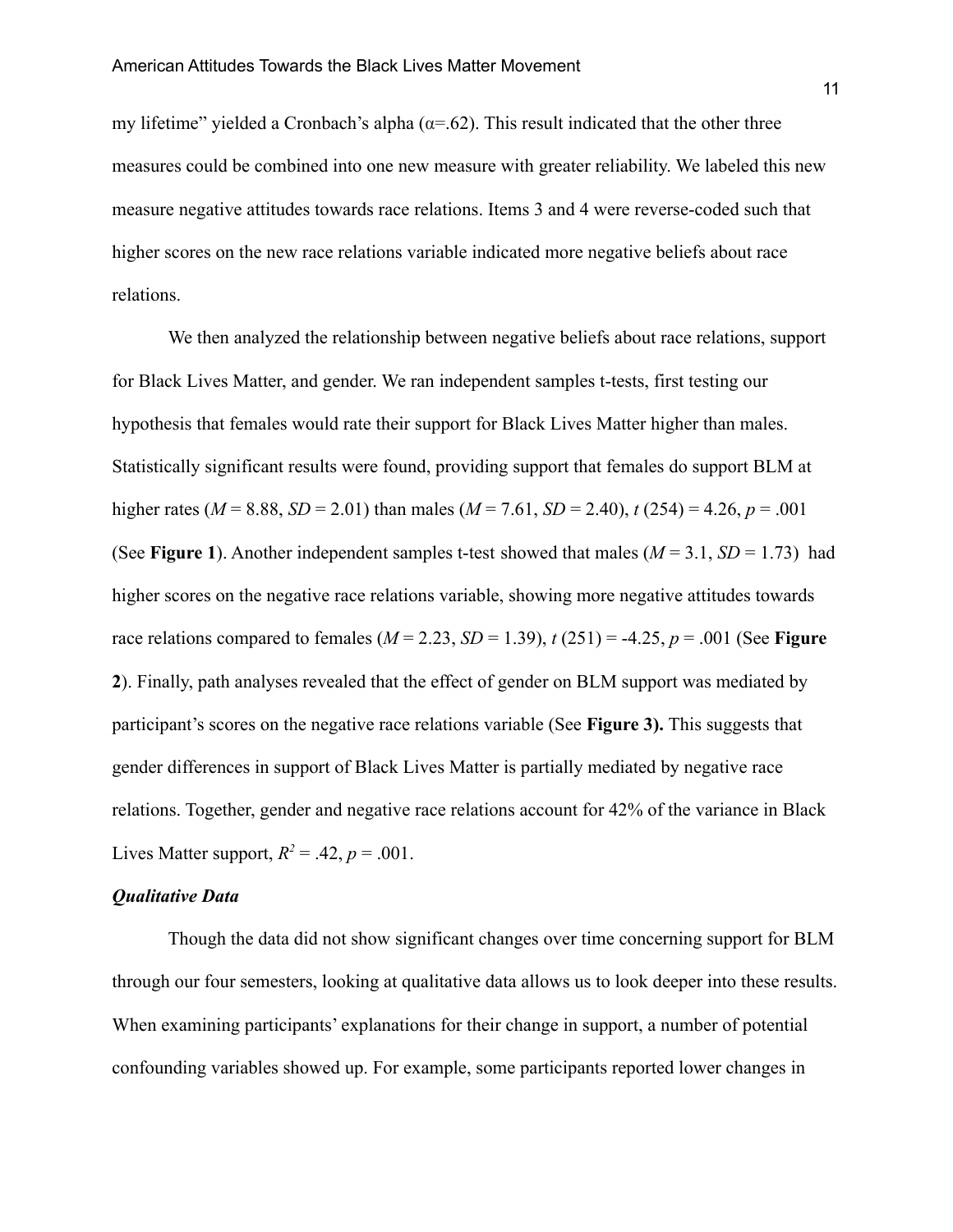support because they had supported the movement prior to the death of George Floyd, and only supported it more following these events. One participant reported "I already supported the movement immensely, but seeing such a publicized murder reignited my feelings towards the situation. Seeing how people still defended the murderer also helped reignite feelings of anger and disbelief.", and another stated "it has always been constant because I have always had to deal with race in this society". We did see themes of increasing support for BLM; one participant saying, "I think after this incident I became more aware of the differential treatment that existed and the consequences of it and that made me support the movement more as I [learned] how desperately change is needed". Looking at male and female responses in terms of their change of support proved interesting and further showed male and female differences in their levels of support. One male participant reported, "They really lost me with all of the lootings back in June. BLM also became a trend to support. so no, they lost a lot of the support i had for them originally". Another male reported, "BLM movements got more violent and impacted my hometown in negative ways". One female reported "These events brought to light the true inequalities between the black community and the rest of the country and opened my eyes to the urgency of stopping this injustice. I didn't know how terrible policy brutality truly was, as before all of the media coverage I only knew the story of Trayvon Martin and didn't know that senseless killings of black individuals by white police officers was so common". Another female participant reported, "Although I knew of Black Lives Matter before 2020, I think I gained a better understanding of what exactly it meant during COVID and surrounding the death of George Floyd. I also believe that an increase in its popularity drew me to do my own research because I wanted to understand this issue on a deeper level, as I was seeing it more and more everyday.". One final report from a female participant stated, "My support has increased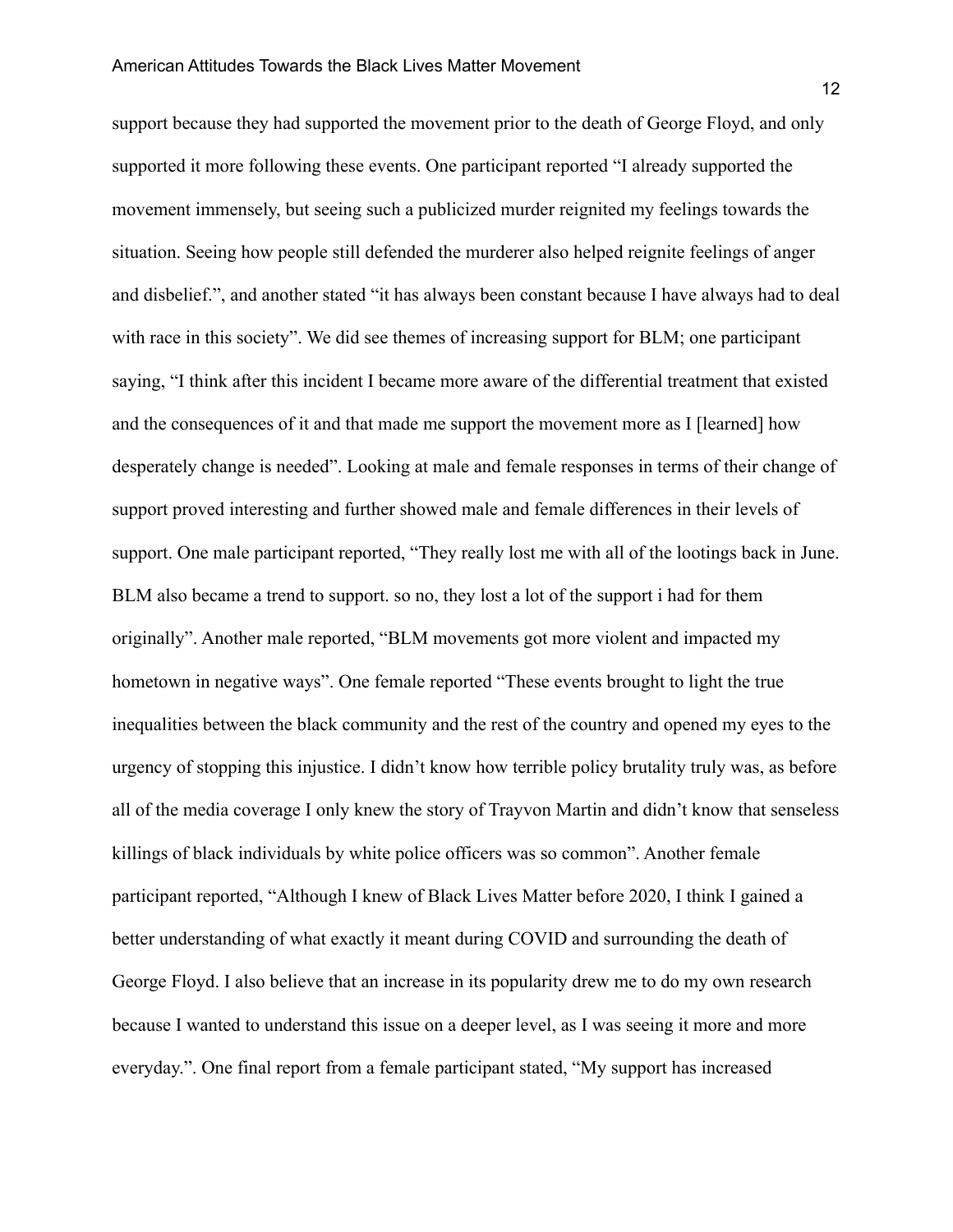significantly in the period of heightened awareness of BLM. I learned so much about the movement through my own research, marches, and protests and became much more passionate about the topic. I was never in resistance I was just indifferent because of my white privilege.".

#### **Discussion**

Our analyses showed a number of intriguing results that partially supported our hypotheses. We ran analyses to assess the relationship between support for BLM and political affiliation, and found significant results providing evidence that higher support for BLM was associated with higher ratings of liberalism, as was expected ("Support for Black Lives Matter remains stable", 2022). We also wanted to look at how gender might play a role in predicting attitudes towards Black Lives Matter, based off of the statements: "There are very few problems with race relations in the United States," "Race relations have improved in my lifetime," "Every individual has the responsibility to help the country achieve better race relations," and "I believe I have more to learn about race and race relations in the United States." We found that male participants were more likely to have less positive attitudes towards race relations, whereas females had more positive attitudes towards race relations. Additionally, females tended to report higher support for BLM compared to males.

Another interesting finding to examine was participant's ratings of support for Black Lives Matter. As reported, more than half of our participants rated their support for BLM as a 10, with less than 10% of participants rating support below a five, and no participants rating support as less than a three. These numbers do not align with national polls of more generalizable populations ("Support for Black Lives Matter remains stable", 2022), and thus begs questions concerning our participant pool and asks us to consider how undergraduate students at a liberal arts university compare to more diverse samples. It would be interesting to run further tests to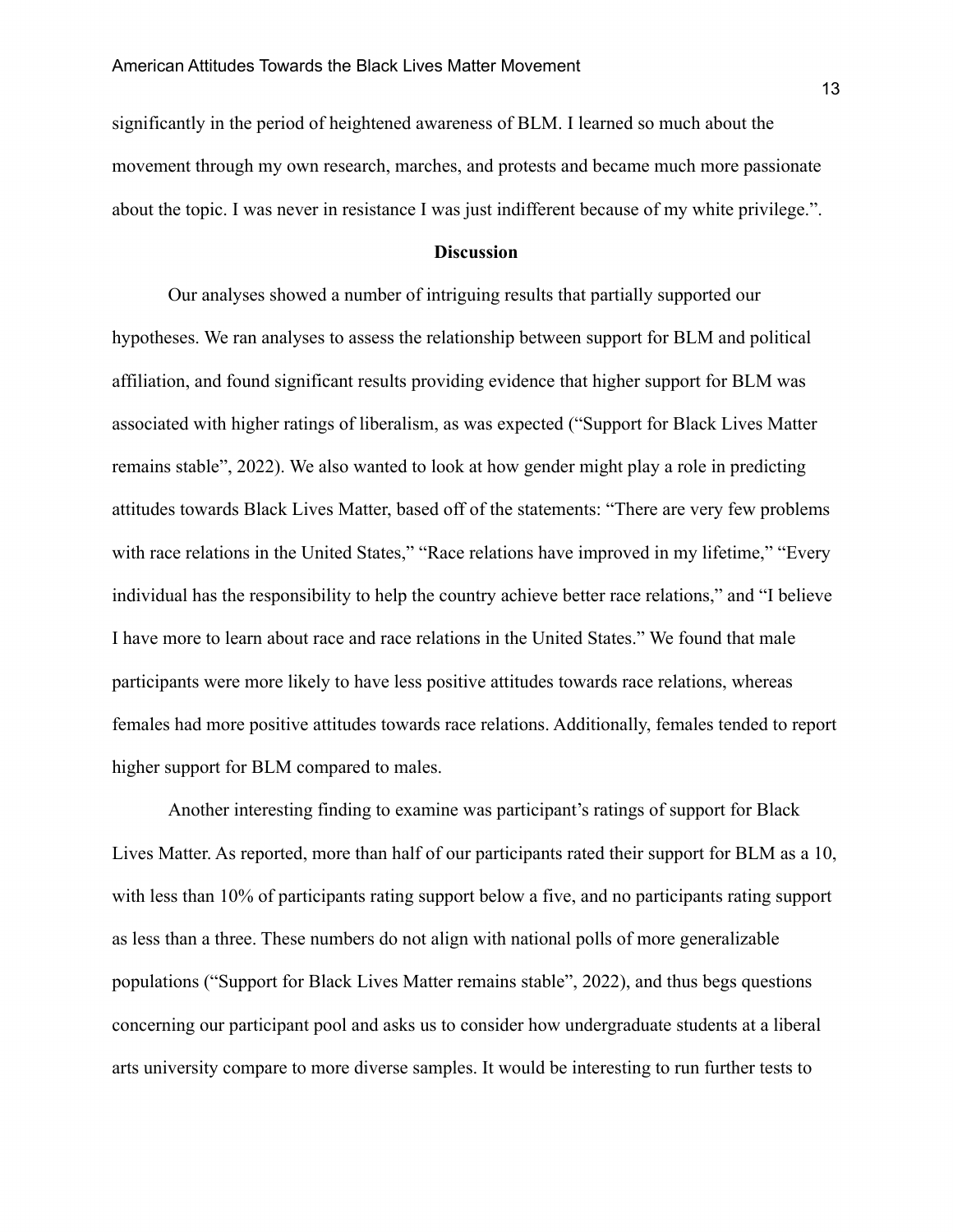analyze differences in White participants' support compared to Black participants' support and whether we might find differences, as well as to publish this survey to participants beyond just the University of Richmond population.

Through data analysis, we discovered that our question assessing how participants' attitudes towards the Black Lives Matter movement changed over time did not entirely capture the question we sought to answer. We wanted to determine whether the movement caused people's attitudes to change, but many of our participants did not have a "change" in attitude, but rather a confirmation of their beliefs. Many participants reported more moderate changes in their attitudes, but when given the opportunity to explain their answers, provided significant information for our analyses. Despite reporting moderate or little change in attitudes, participants explained further that they had supported the movement both prior to and following the death of George Floyd, and thus did not select an option such as "increased significantly". We did find extensive initial evidence that the movement had the power to change some people's attitudes: leading them to protest, sign petitions, donate money, or simply feel greater senses of anger towards racial injustice in America. We also found evidence that for those already doing this prior to the death of George Floyd, the movement had the power to make them more passionate and influence their desire to educate themselves through new means. Though we did not find significant values for change throughout the four semesters, we did find initial evidence partially supporting what Mazumder found: large-scale movements have the potential to create long-term attitudinal changes.

# **Limitations**

Though our results show interesting preliminary results, there are limitations to our research. Our participants consisted solely of undergraduate students enrolled in a Psychology

14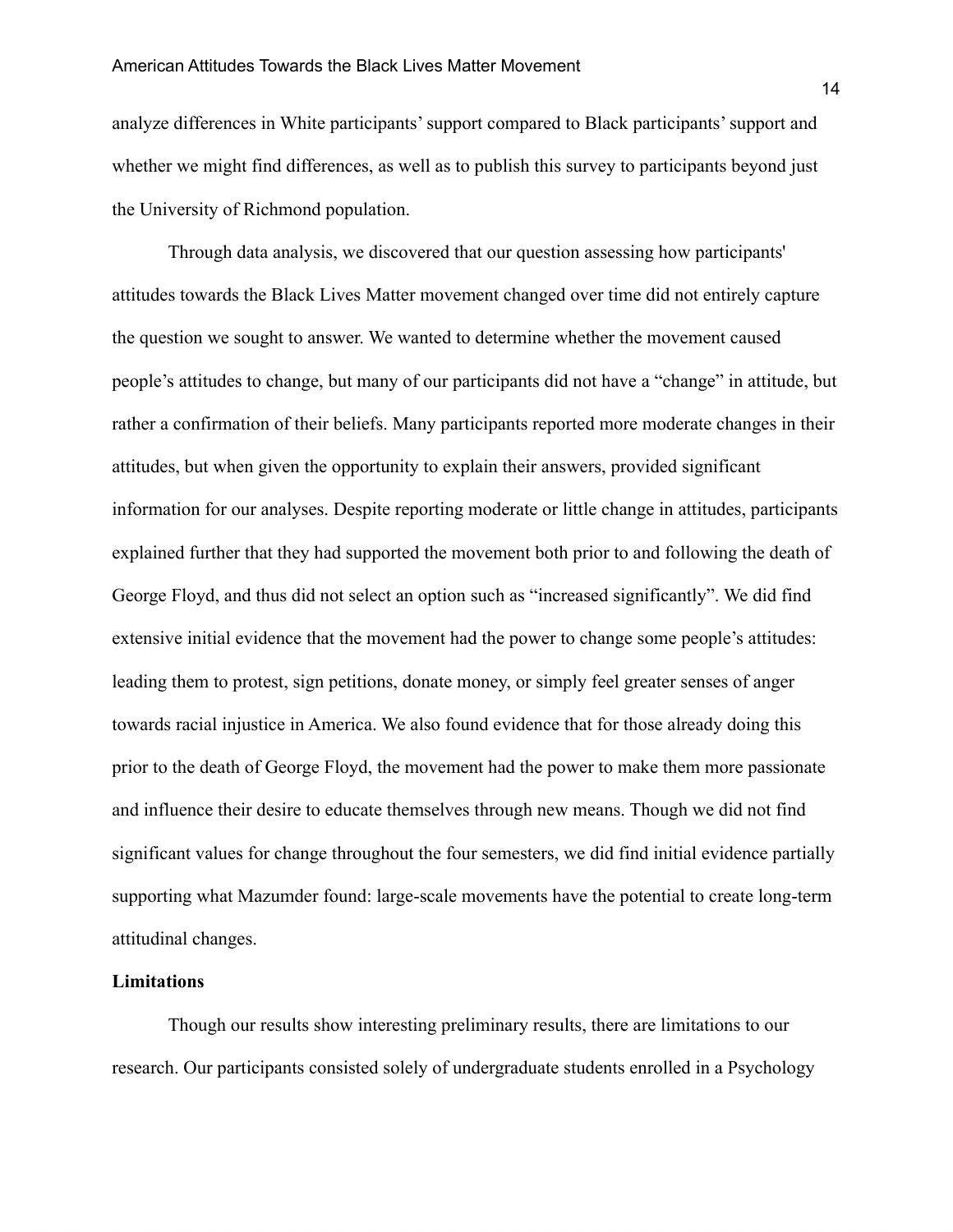100 course. Future research should address similar questions and hypotheses in a broader, more representative and generalizable population. Additionally, the participants may not fully capture both a racially and gender diverse group, thus future research should aim to capture attitudes from a broader and more diverse sample of participants, better able to represent American attitudes towards BLM. It would be interesting to also assess regions and the homes of our participants to look for patterns.

Results found in this study emphasize the need for future research. Questions may consider a more longitudinal design– our research captured attitudes over time, from October 2020 to March of 2022, but attitudes may continue evolving as this movement changes. Future research should also ask more questions to compare attitudes before April 2020 and after 2020, as well as to assess how attitudes may change two years later, five years later, and so on. It will be interesting to see if and how the movement picks up momentum again, and how attitudes develop.

Our question assessing whether participants' attitudes towards Black Lives Matter changed before and after the death of George Floyd found some intriguing results as many cited attitude changes in a positive direction. However, some of our most intriguing results actually came from the qualitative data, the explanations for their ratings. Looking at the quantitative data, it was clear that some participants had significant attitude changes while others had more moderate changes, but there was much more significance placed on this when examining the qualitative data. Participants frequently reported that they ranked their change in attitude as a moderate increase, for example, or stayed the same, because they already greatly supported the movement beforehand. Many participants added that while their attitudes may not have changed as they had always supported the movement, they were left feeling far angrier and more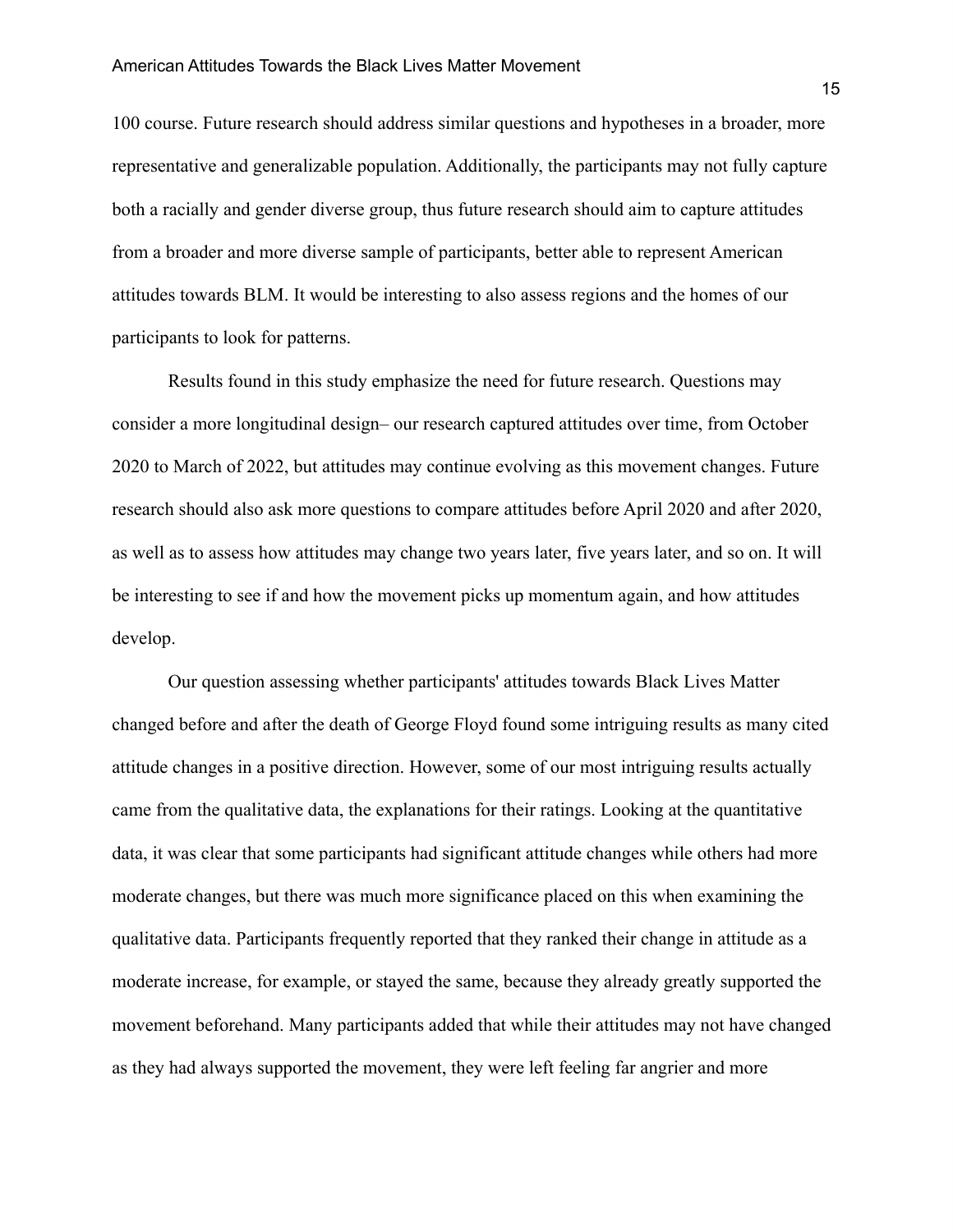passionate about the cause. Future questions should look more into the specific ways in which attitudes changed, and aim to find a more general consensus of whether the movement led to major attitude changes.

Qualitative data provided promising evidence that the movement may have caused significant change– some participants had only briefly heard of the movement prior to Floyd's death, but were eager to do their own research and were exposed to far more content through social media and news outlets. Many participants did not cite change, but instead reported paying more attention and feeling more anger towards the movement in the wake of its prominence. In these participants, we may speculate that the Black Lives Matter movement led to significant change. Though more quantitative data is needed, these results support similar findings from Mazumder (2018) on large-scale movements that lead to long term attitudinal changes.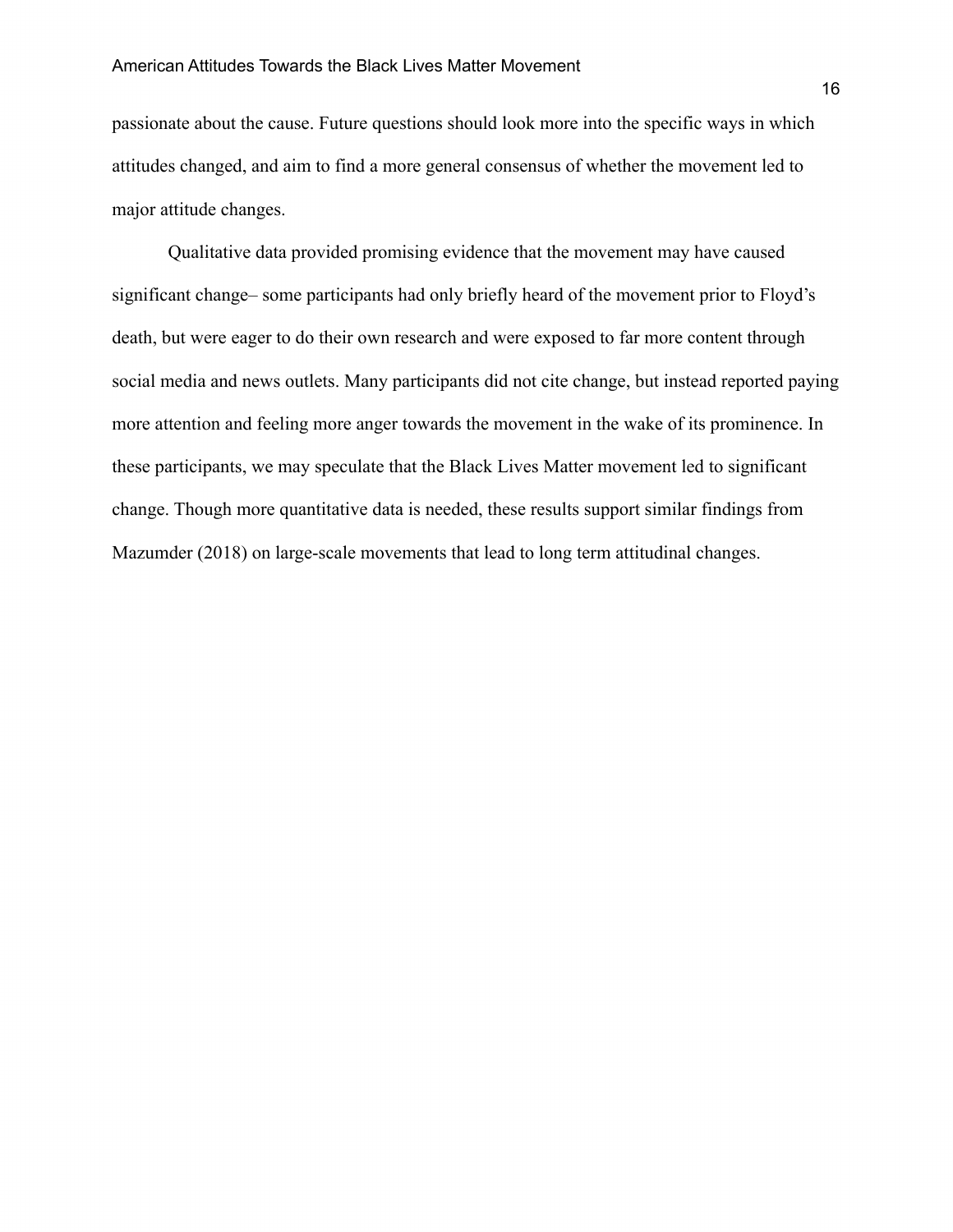# **References**

Demonstrations & political violence in America: New data for summer 2020. (2020,

September 3). *ACLED*. [https://acleddata.com/2020/09/03/demonstrations-political-violence-in-america-new](https://acleddata.com/2020/09/03/demonstrations-political-violence-in-america-new-data-for-summer-2020/)[data-for-summer-2020/](https://acleddata.com/2020/09/03/demonstrations-political-violence-in-america-new-data-for-summer-2020/)

Editors, H. com. *Florida teen Trayvon Martin is shot and killed*. HISTORY. Retrieved April 10, 2022, from [https://www.history.com/this-day-in-history/florida-teen-trayvon-martin-is-shot-and-k](https://www.history.com/this-day-in-history/florida-teen-trayvon-martin-is-shot-and-killed) [illed](https://www.history.com/this-day-in-history/florida-teen-trayvon-martin-is-shot-and-killed)

Edwards, F., Lee, H., & Esposito, M. (2019). Risk of being killed by police use of force in the United States by age, race–ethnicity, and sex. *Proceedings of the National Academy of Sciences*, *116*(34), 16793–16798.

<https://doi.org/10.1073/pnas.1821204116>

- Hill, E., Tiefenthäler, A., Triebert, C., Jordan, D., Willis, H., & Stein, R. (2020, June 1). How George Floyd was killed in police custody. *The New York Times*. <https://www.nytimes.com/2020/05/31/us/george-floyd-investigation.html>
- Jr, R. A. O., Taylor, D. B., & Bogel-Burroughs, N. (2021, April 26). What to know about Breonna Taylor's death. *The New York Times*.

<https://www.nytimes.com/article/breonna-taylor-police.html>

KFF health tracking poll – June 2020. (2020, June 26). *KFF*.

[https://www.kff.org/racial-equity-and-health-policy/report/kff-health-tracking-poll-ju](https://www.kff.org/racial-equity-and-health-policy/report/kff-health-tracking-poll-june-2020/) [ne-2020/](https://www.kff.org/racial-equity-and-health-policy/report/kff-health-tracking-poll-june-2020/)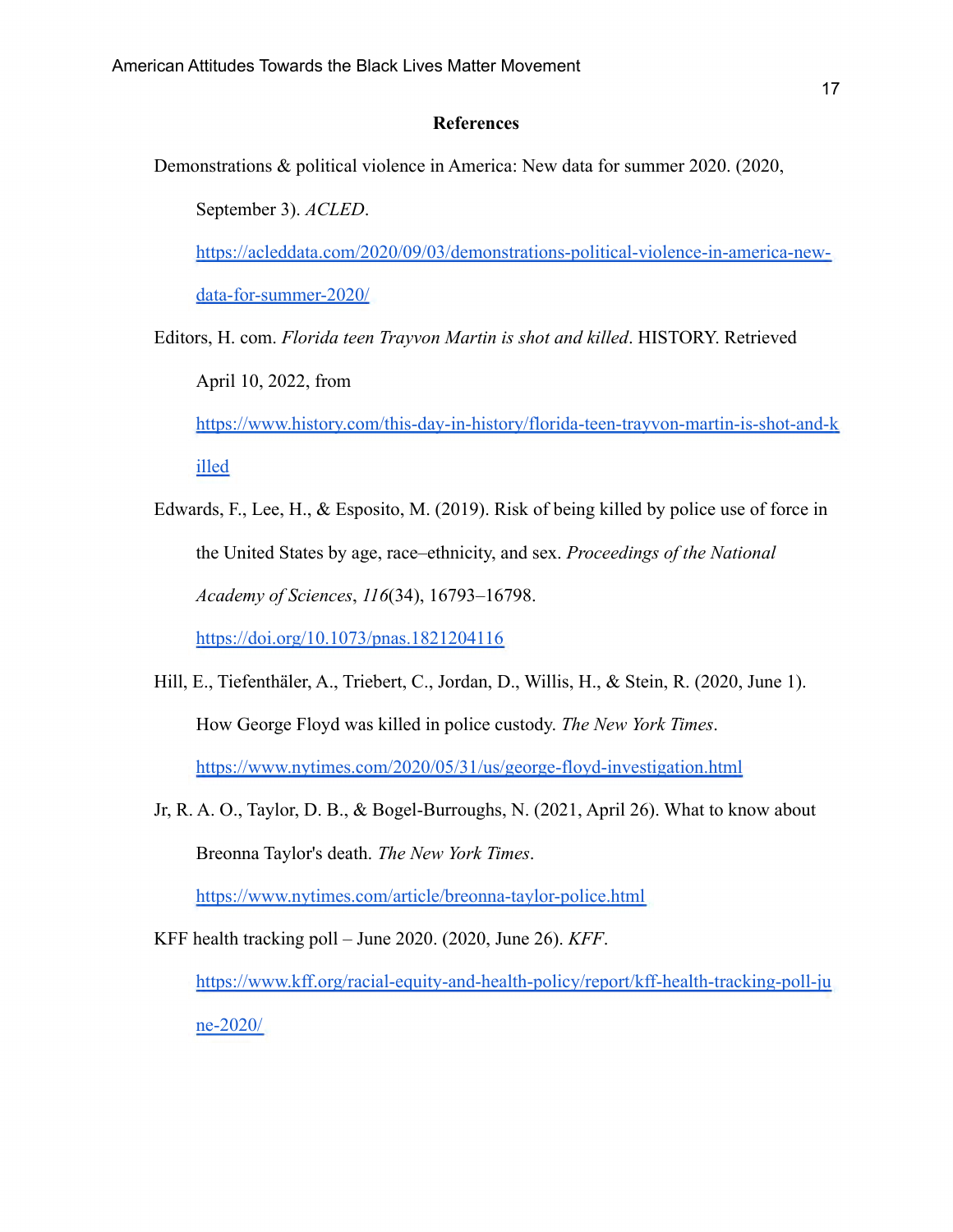- Mazumder, S. (2018). The Persistent Effect of U.S. Civil Rights Protests on Political Attitudes. *American Journal of Political Science*, 62(4), 922–935. <http://www.jstor.org/stable/26598792>
- Minikel-Lacocque, J. (2013). Racism, college, and the power of words: Racial microaggressions reconsidered. *American Educational Research Journal*, *50*(3), 432–465. <https://doi.org/10.3102/0002831212468048>

Music, G. (2020). Covid, racism and black lives matter: A deadly constellation. *Developmental Child Welfare*, *2*(3), 197–207. <https://doi.org/10.1177/2516103220959814>

Nadal, K. L., Griffin, K. E., Wong, Y., Hamit, S., & Rasmus, M. (2014). The impact of racial microaggressions on mental health: Counseling implications for clients of color. *Journal of Counseling & Development*, *92*(1), 57–66.

<https://doi.org/10.1002/j.1556-6676.2014.00130.x>

Peeples, L. (2020). What the data say about police brutality and racial bias—And which reforms might work. *Nature*, *583*(7814), 22–24.

<https://doi.org/10.1038/d41586-020-01846-z>

Ridgeway, G. (2016). Officer risk factors associated with police shootings: A matched case–control study. *Statistics and Public Policy*, *3*(1), 1–6.

<https://doi.org/10.1080/2330443X.2015.1129918>

Williams, M. T., Metzger, I. W., Leins, C., & DeLapp, C. (2018). Assessing racial trauma within a dsm–5 framework: The uconn racial/ethnic stress & trauma survey. *Practice Innovations*, *3*(4), 242–260. <https://doi.org/10.1037/pri0000076>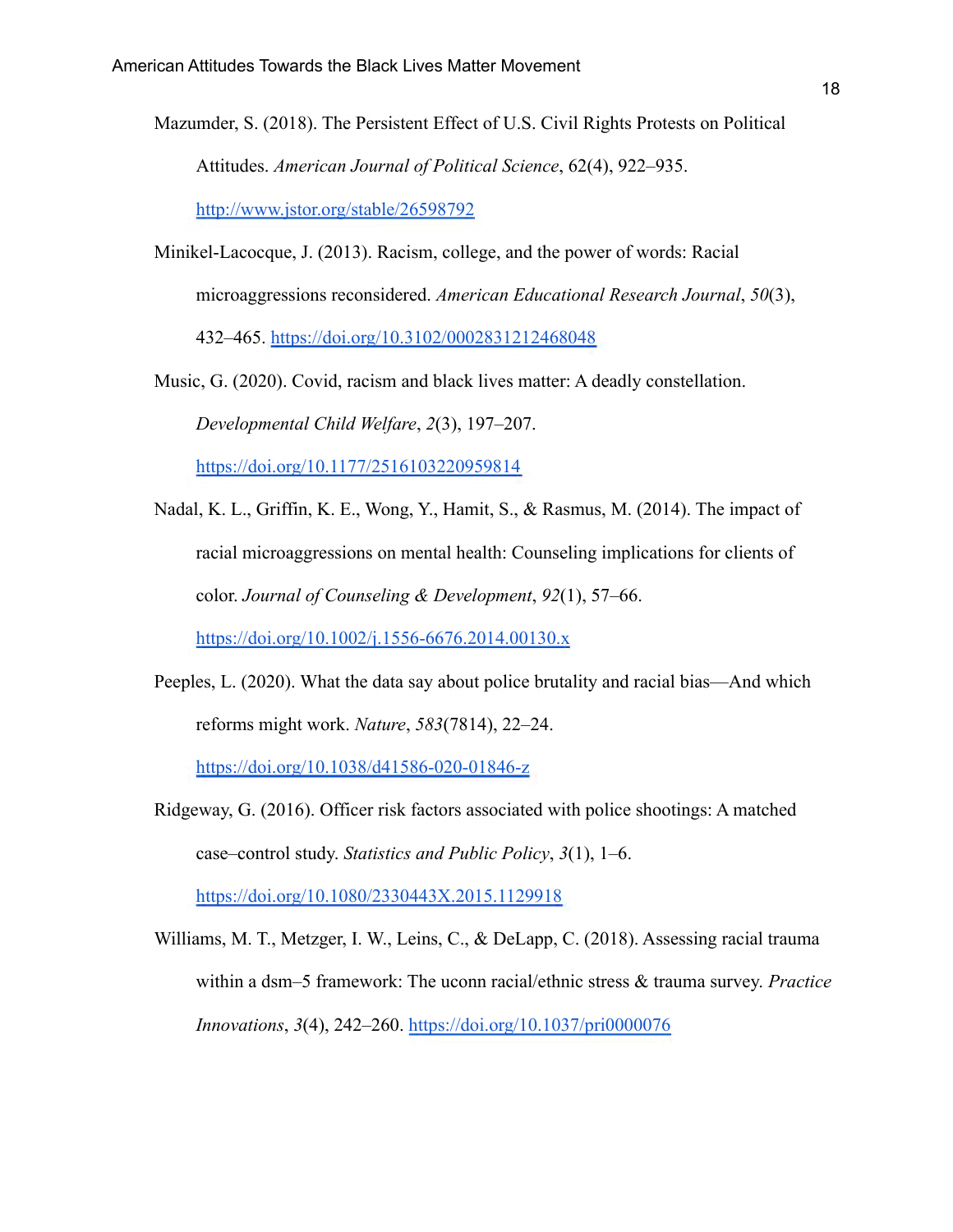



**Figure 1.** *Gender and Support for Black Lives Matter.* Female (*M* = 8.88, *SD* = 2.01) versus male  $(M = 7.61, SD = 2.40)$  ratings of support for Black Lives Matter.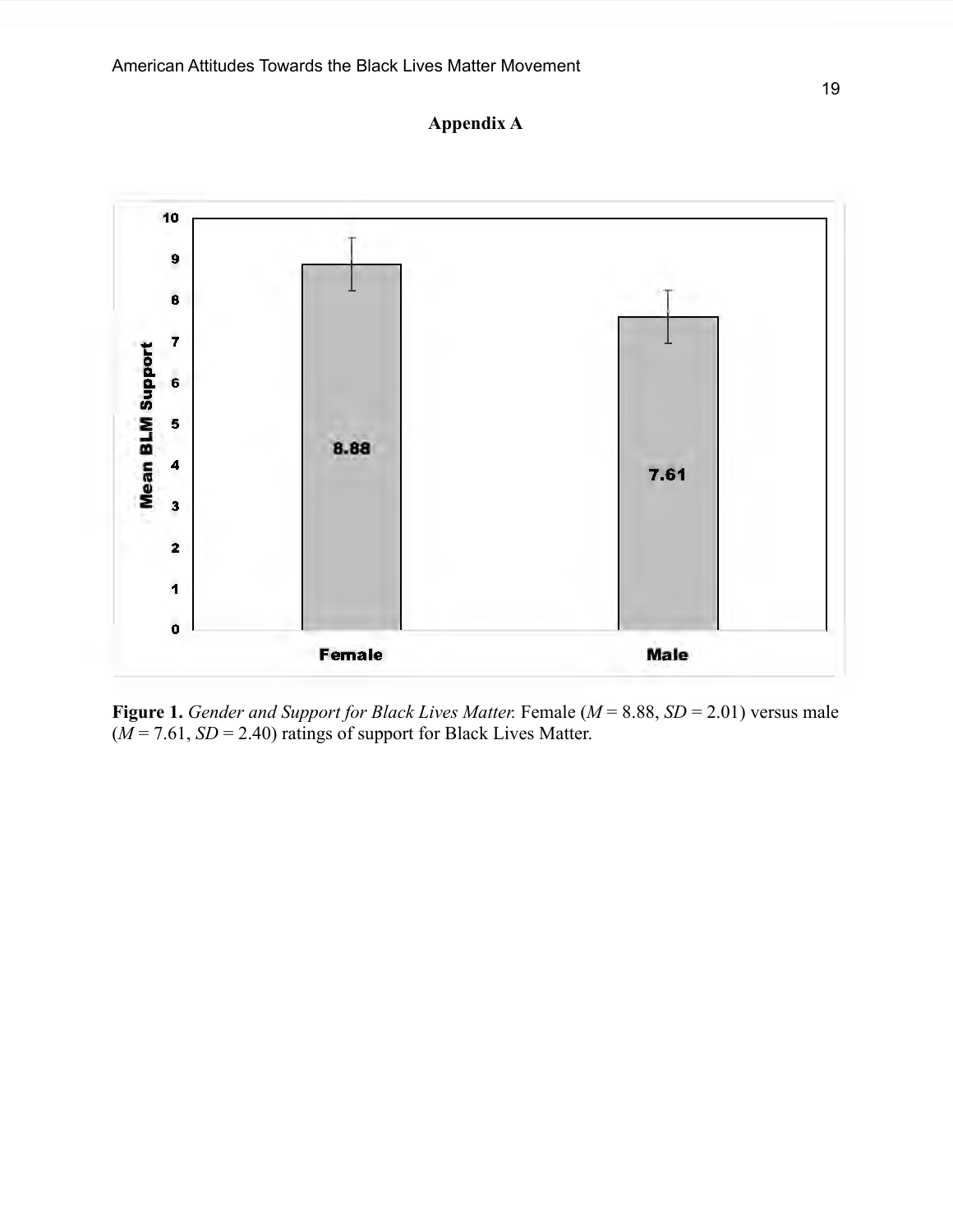

**Figure 2.** *Gender and Negative Race Relations.* Males (*M* = 3.1, *SD* = 1.73) had higher scores on the negative race relations variable, showing more negative attitudes towards race relations compared to females  $(M = 2.23, SD = 1.39)$ .